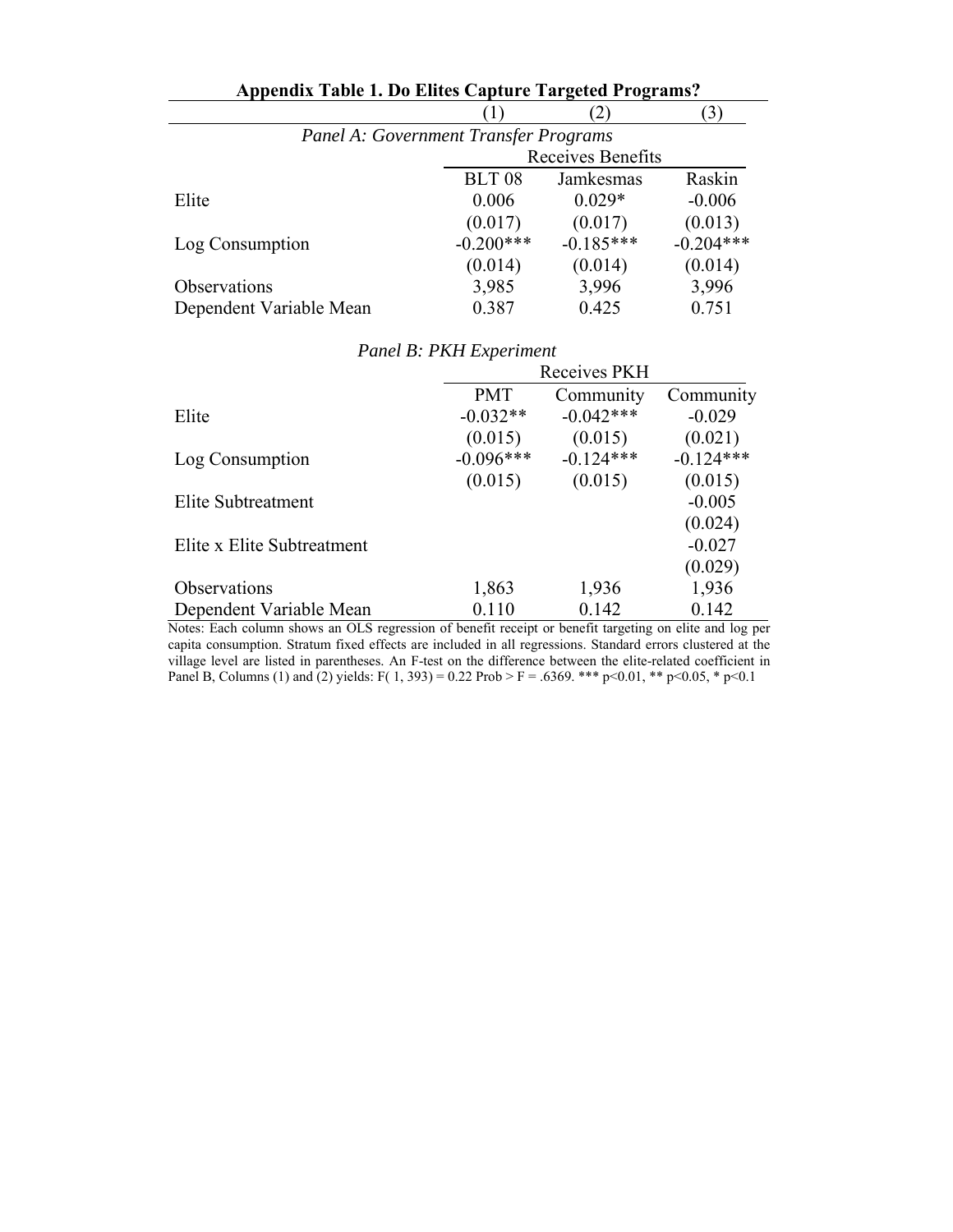|                                                 |             |                     | AT THEFT TATLES |             |
|-------------------------------------------------|-------------|---------------------|-----------------|-------------|
|                                                 | (1)         | (2)                 | (3)             | (4)         |
| <b>VARIABLES</b>                                | <b>PKH</b>  | <b>BLT 08</b>       | Jamkesmas       | Raskin      |
|                                                 | Experiment  |                     |                 |             |
| Elite                                           | $-0.112$    | $0.166***$          | $0.227***$      | $0.120**$   |
|                                                 | (0.097)     | (0.053)             | (0.052)         | (0.060)     |
| Log per capita consumption                      | $-0.058$    | $-0.244***$         | $-0.352***$     | $-0.393***$ |
|                                                 | (0.094)     | (0.054)             | (0.053)         | (0.058)     |
| PMT Score                                       | $-1.284***$ | $-0.621***$         | $-0.312***$     | $-0.711***$ |
|                                                 | (0.146)     | (0.081)             | (0.077)         | (0.087)     |
| Log household size                              | 0.078       | $-0.010$            | 0.059           | $-0.399***$ |
|                                                 | (0.132)     | (0.076)             | (0.074)         | (0.084)     |
| Share of children in household                  | $0.794***$  | $0.401***$          | $0.229*$        | $0.258*$    |
|                                                 |             |                     | (0.133)         | (0.150)     |
|                                                 | (0.234)     | (0.137)             | $0.025**$       | $0.031***$  |
| Connected with other households                 | $-0.021$    | 0.002               |                 |             |
|                                                 | (0.019)     | (0.010)             | (0.010)         | (0.011)     |
| Having family members outside the village       | 0.012       | 0.010               | $-0.036**$      | $-0.015$    |
|                                                 | (0.028)     | (0.018)             | (0.018)         | (0.020)     |
| Participating in religious groups               | $-0.254***$ | $0.097**$           | $-0.065$        | $0.126**$   |
|                                                 | (0.073)     | (0.045)             | (0.043)         | (0.049)     |
| Participating in community projects             | 0.062       | $-0.073$            | $-0.056$        | $-0.108*$   |
|                                                 | (0.084)     | (0.051)             | (0.050)         | (0.058)     |
| Contributing money to village projects          | $-0.131$    | $-0.015$            | $-0.028$        | $-0.153***$ |
|                                                 | (0.086)     | (0.049)             | (0.047)         | (0.052)     |
| Working hard                                    | $-0.072***$ | $-0.059***$         | $-0.060***$     | $-0.011$    |
|                                                 | (0.024)     | (0.014)             | (0.014)         | (0.015)     |
| Friendliness                                    | 0.008       | $0.032**$           | $0.047***$      | $0.036**$   |
|                                                 | (0.027)     | (0.015)             | (0.015)         | (0.017)     |
| Total savings amount                            | $-0.049$    | $-0.001$            | $-0.000$        | $-0.002$    |
|                                                 | (0.048)     | (0.002)             | (0.002)         | (0.002)     |
| Share of savings in bank                        | 0.017       | $-0.526***$         | $-0.230***$     | $-0.467***$ |
|                                                 | (0.180)     | (0.085)             | (0.077)         | (0.075)     |
| Share of debt                                   | $-0.044**$  | $-0.008*$           | $-0.011**$      | $-0.013***$ |
|                                                 | (0.019)     | (0.005)             | (0.005)         | (0.004)     |
| Being ethnic minority                           | 0.095       | $0.096*$            | $0.261***$      | $0.174***$  |
|                                                 | (0.085)     | (0.051)             | (0.050)         | (0.057)     |
| Being religious minority                        | 0.273       | $-0.391**$          | $-0.356**$      | $-0.444***$ |
|                                                 | (0.245)     | (0.172)             | (0.159)         | (0.153)     |
| Household head has elementary education or less | 0.137       | $0.258***$          | $0.180***$      | $0.272***$  |
|                                                 | (0.092)     | (0.050)             | (0.049)         | (0.055)     |
| Household head is a widow                       | $0.350**$   | $-0.007$            | $-0.059$        | 0.066       |
|                                                 | (0.147)     | (0.105)             | (0.104)         | (0.120)     |
| Household head is disabled                      | $0.244**$   | 0.085               | 0.081           | 0.096       |
|                                                 | (0.123)     | (0.089)             | (0.087)         | (0.104)     |
| Household experienced death of family member    | 0.110       | 0.082               | 0.201           | 0.310       |
|                                                 | (0.227)     |                     | (0.151)         | (0.192)     |
|                                                 | 0.037       | (0.149)<br>$0.112*$ | 0.024           | $-0.033$    |
| Household has sick family member                |             |                     |                 |             |
|                                                 | (0.097)     | (0.060)             | (0.059)         | (0.067)     |
| Household experienced income shock              | $-0.085$    | $-0.044$            | $-0.073*$       | $-0.016$    |
|                                                 | (0.074)     | (0.044)             | (0.043)         | (0.050)     |
| Tobacco and/or alcohol consumption              | $0.510***$  | 0.152               | $0.285***$      | $0.489***$  |
|                                                 | (0.155)     | (0.105)             | (0.100)         | (0.130)     |
| Constant                                        | 15.348***   | $10.664***$         | $8.150***$      | 15.156***   |
|                                                 | (2.019)     | (1.080)             | (1.028)         | (1.139)     |
|                                                 |             |                     |                 |             |
| Observations                                    | 3,992       | 3,981               | 3,992           | 3,992       |
| Dependent Variable Mean                         | 0.0601      | 0.388               | 0.425           | 0.751       |

**Appendix Table 2. Probit Model of Benefit Receipt (Formal Elites)** 

Notes: Probit model from social welfare calculation. Each column shows a probit regression of benefit receipt on elite status, log per capita consumption, and other controls. Standard errors clustered at the village level are listed in parentheses. \*\*\* p<0.01, \*\* p<0.05, \* p<0.1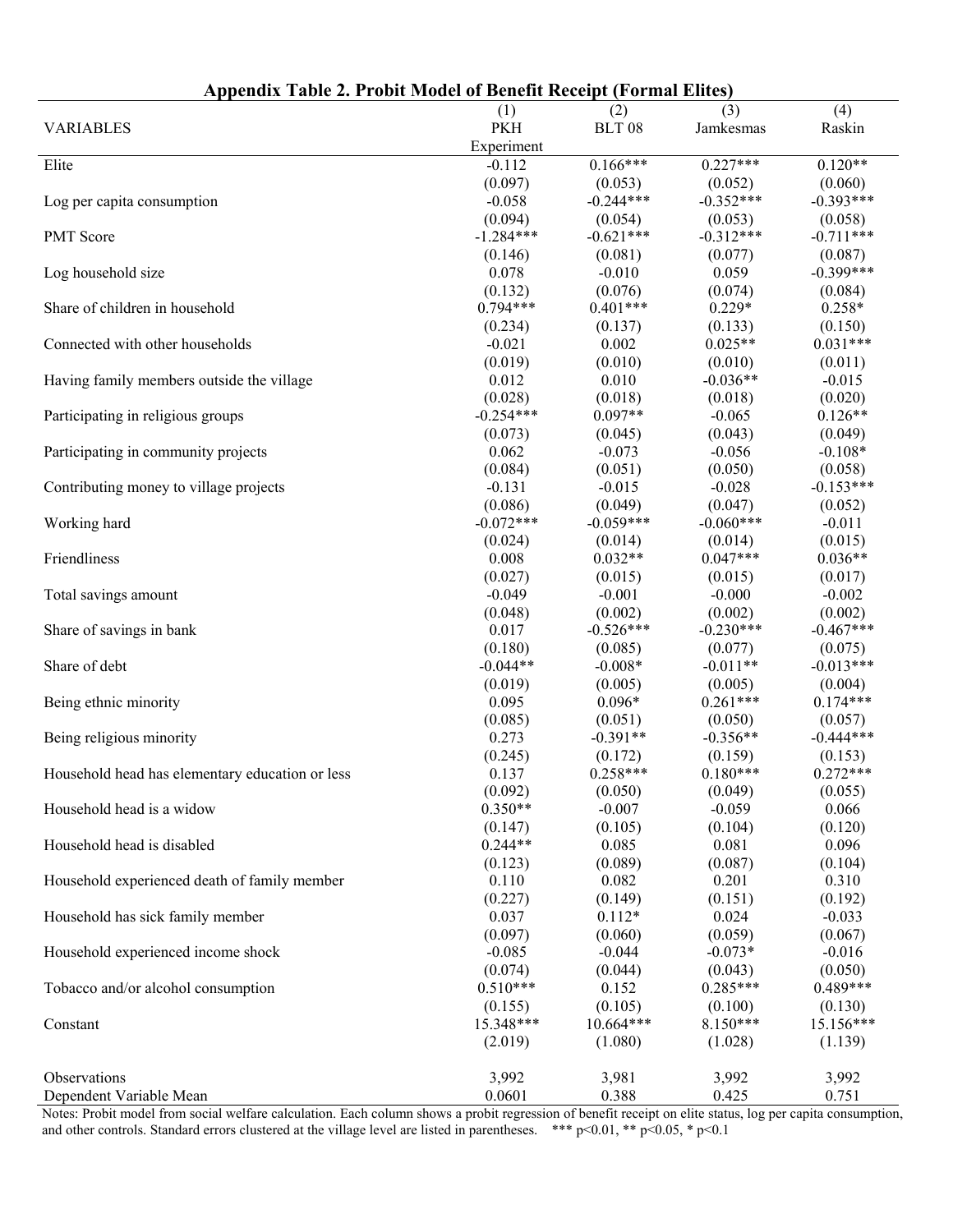|                                     | Novimi †† viimi v Unuvi Dhivi viit Ele†vis ol Umptul v (lah Elitts |                   |           |          |
|-------------------------------------|--------------------------------------------------------------------|-------------------|-----------|----------|
|                                     | T                                                                  | (2)               | (3)       | (4)      |
|                                     | <b>PKH</b> Experiment                                              | BLT <sub>08</sub> | Jamkesmas | Raskin   |
| Utility                             |                                                                    |                   |           |          |
| Without program                     | $-6.689$                                                           | $-6.689$          | $-6.689$  | $-6.689$ |
| With Elite on                       | $-6.600$                                                           | $-6.268$          | $-6.664$  | $-6.471$ |
| With Elite off                      | $-6.601$                                                           | $-6.266$          | $-6.664$  | $-6.471$ |
| Under perfect PMT-targeting         | $-6.550$                                                           | $-6.149$          | $-6.657$  | $-6.455$ |
| Under perfect consumption targeting | $-6.354$                                                           | $-5.991$          | $-6.648$  | $-6.442$ |
| Share of possible utility gain      |                                                                    |                   |           |          |
| With Elite on                       | 26.35%                                                             | 60.26%            | 61.81%    | 88.24%   |
| With Elite off                      | 26.12%                                                             | 60.50%            | 62.06%    | 88.41%   |
| Under perfect PMT-targeting         | 41.37%                                                             | 77.26%            | 78.40%    | 94.86%   |

## **Appendix Table 3. Simulated Social Welfare Under Different Levels of Capture (All Elites)**

Notes: Utility is calculated as a monotonically increasing function of log per capita consumption,  $u = -\frac{\log(x)}{2}$  (note that, under this formula, all utility is defined to be negative). Simulations are created with a probit model of benefit receipt, using our baseline calculations of consumption and PMT score, and a list of covariates.